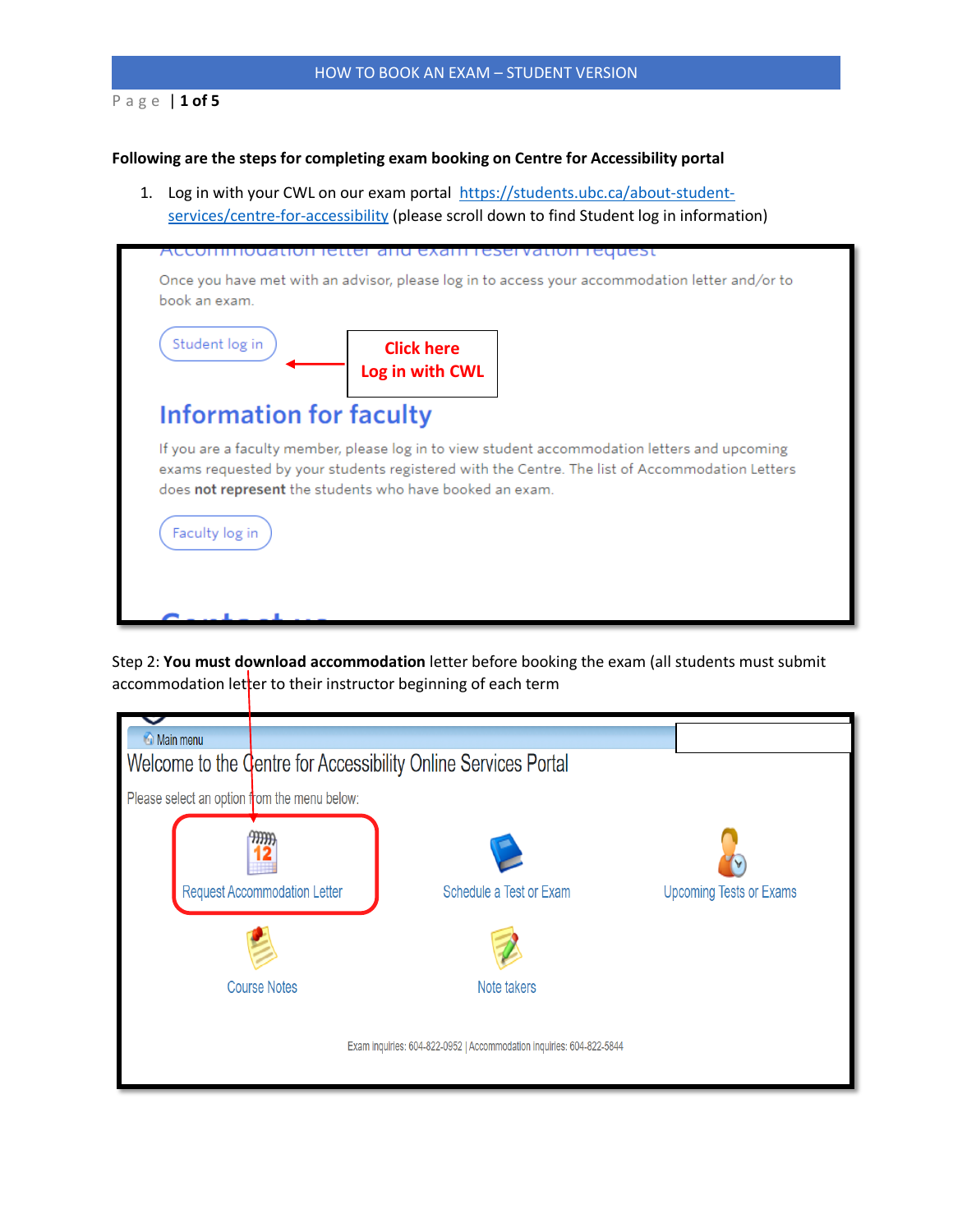## HOW TO BOOK AN EXAM – STUDENT VERSION

## P a g e | **2 of 5**





Step 4: For midterms/quizzes/ and summer final exams – click on Schedule midterm/quizzes

For final exams booking (only applicable for winter term 1 and 2) – click on final exam

LAW exams must be booked by clicking on appropriate link



**Final exams**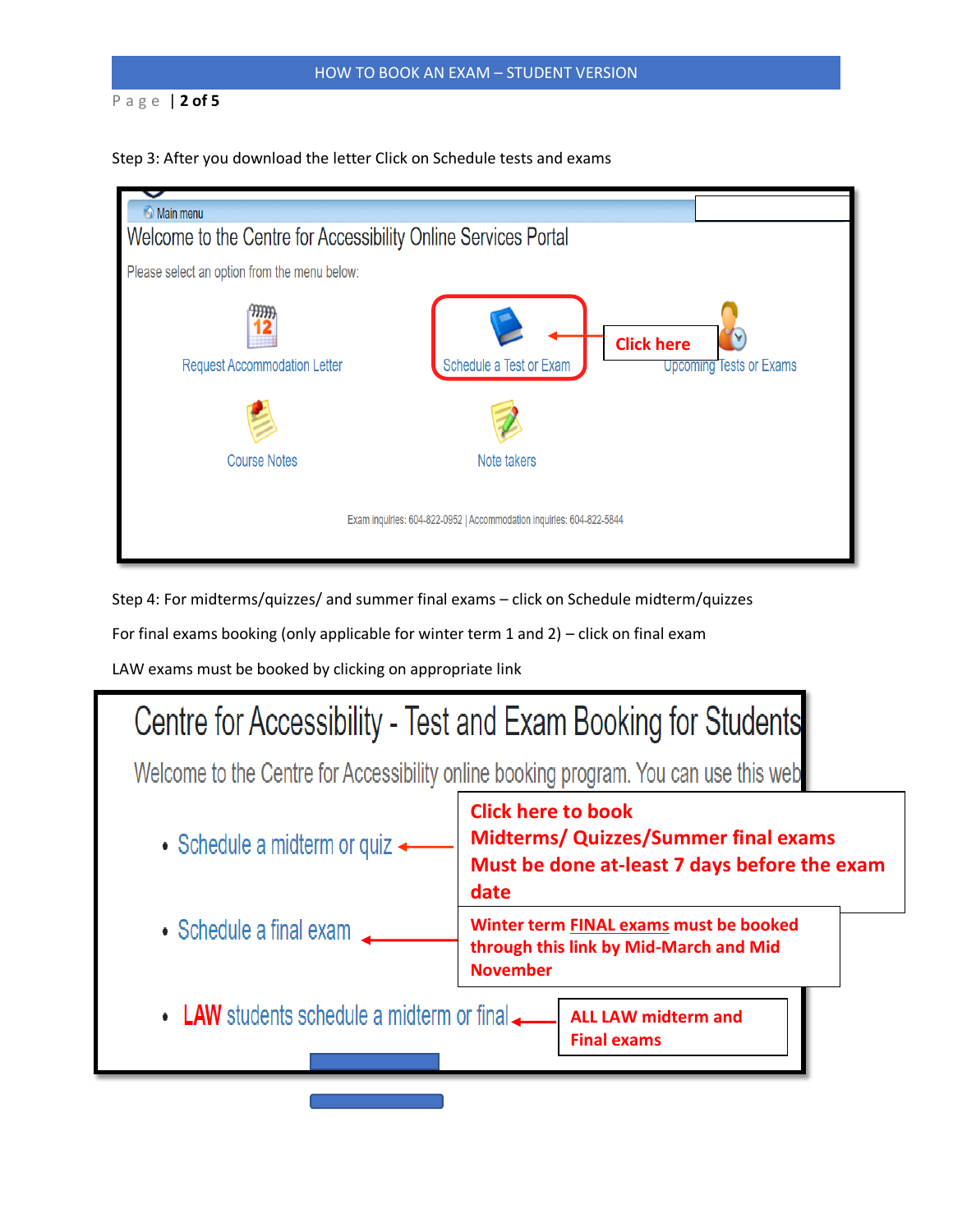### P a g e | **3 of 5**

#### Step 5: Click on Select Course



Step 6- Please note you **must** select **SAME class date and time** (you should never book your exam outside of class date and time, if you have permission to book it at a different date/time, forward it to [exam.coordinator@ubc.ca](mailto:exam.coordinator@ubc.ca) and they will make a note of it)

| Main menu                                        |                                                                                      |  |  |  |  |
|--------------------------------------------------|--------------------------------------------------------------------------------------|--|--|--|--|
| Welcome                                          | 2. Class test date and time                                                          |  |  |  |  |
| Select course                                    | Please specify when the test is taking place. Enter class test duration in minutes.  |  |  |  |  |
| 2. Class test date and time                      | Specify a date and time                                                              |  |  |  |  |
| Confirm instructor information                   | Date of class test:<br><b>Exams must be booked</b>                                   |  |  |  |  |
| Choose accommodations                            | M/d/yyyy<br>same date and time as                                                    |  |  |  |  |
| Select your test time<br>6. Confirm and complete | Time of class test:<br>eg. 9:30 am<br>Class test duration:                           |  |  |  |  |
|                                                  | $\Omega$<br>0<br>(hours)<br>(minutes)<br>Select a previously submitted date and time |  |  |  |  |